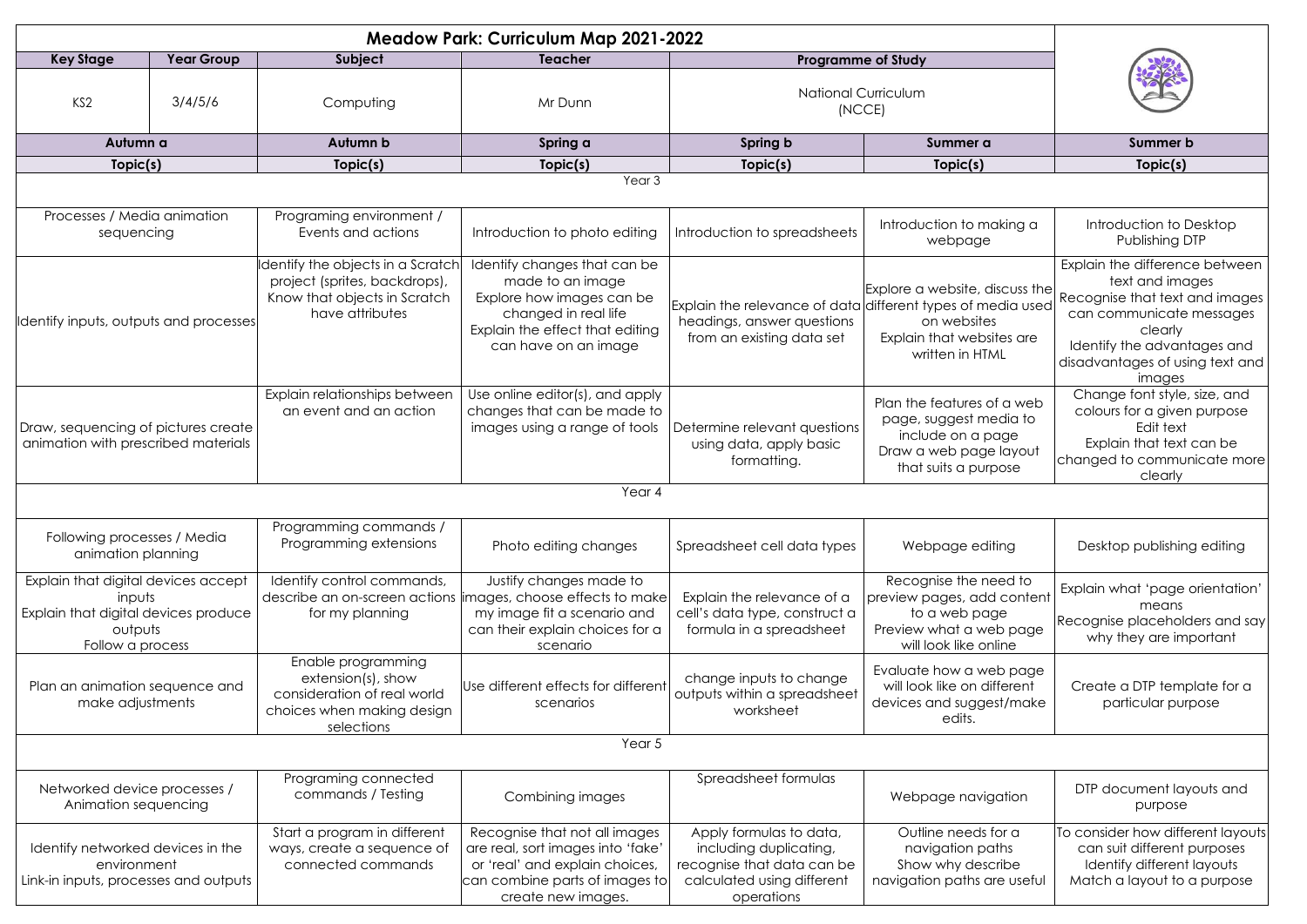| Plan a sequenced animation and use<br>onion skinning techniques                                      | Test programs against a given<br>designs, match codes to<br>outcomes and modify a<br>program using a design                   | Talk and discuss fake images                                                                                             | Create a formula which<br>includes a range of cells and<br>apply a formula to multiple<br>cells by duplicating it | Make multiple web pages<br>and link them using hyperlinks                                                                           | Choose a suitable layouts for a<br>given purposes                                                                |
|------------------------------------------------------------------------------------------------------|-------------------------------------------------------------------------------------------------------------------------------|--------------------------------------------------------------------------------------------------------------------------|-------------------------------------------------------------------------------------------------------------------|-------------------------------------------------------------------------------------------------------------------------------------|------------------------------------------------------------------------------------------------------------------|
|                                                                                                      |                                                                                                                               | Year 6                                                                                                                   |                                                                                                                   |                                                                                                                                     |                                                                                                                  |
| Network connections / Animation<br>media                                                             | Programing choices /<br>Implementing and justifying<br>designs                                                                | Adding elements and gathering<br>feedback                                                                                | Data representation                                                                                               | Linking and embedding<br>webpage content                                                                                            | Real world DTP                                                                                                   |
| Identify how devices in a network are <br>connected<br>Identify the benefits of computer<br>networks | Build a sequence of<br>commands; decide the actions<br>for each sprite in a program.<br>Make design choices for my<br>artwork | Add other elements to photo<br>editing project file(s), compare<br>the original image(s) with a<br>completed publication | Use a graph(s) to show the<br>answers to questions, utilise a<br>range of graph types                             | Recognise the implications of<br>linking to content owned by<br>other people<br>Create hyperlinks to link to<br>other people's work | Identify the uses of desktop<br>publishing in the real world<br>State why desktop publishing<br>might be helpful |
| Utilising other animation and effects<br>Embedding music media                                       | Develop design choices and<br>justify them, implement<br>planned design(s)                                                    | Evaluate the impact of a<br>publication(s) on others through<br>feedback                                                 | Use formula to calculate the<br>data to provide solutions                                                         | Evaluate the user experience<br>of a website                                                                                        | Compare work made on<br>desktop publishing to work<br>created by hand                                            |
| <b>Assessment Tasks</b>                                                                              | <b>Assessment Tasks</b>                                                                                                       | <b>Assessment Tasks</b>                                                                                                  | <b>Assessment Tasks</b>                                                                                           | <b>Assessment Task</b>                                                                                                              | <b>Assessment Tasks</b>                                                                                          |
| earners to create a range of posters,<br>leaflets and workbook evidence                              | Create a range of offline and<br>online coding files.<br>Role play coding logic                                               | Create photo editing files with<br>suitable naming conventions<br>Written development of ideas<br>and processes          | Create worksheets within a<br>spreadsheet files<br>Develop written ideas sheets<br>to support thought processes   | Create HTML files both online<br>and offline<br>Show screen shot evidence<br>of editor software                                     | Model planned solutions using<br>manual planning methods<br>Create versions of DTP files                         |
| Develop electronic evidence files<br>and screen shots of developmental<br>steps                      | Screen shot evidence and<br>drawings of predicted coding<br>outcomes                                                          | Present a range of images in a<br>finalized presentation to class<br>group                                               | Screen shot and printout<br>electronic evidence of sheets,<br>both standard and formulae<br>views                 | Role play and share verbal<br>explanations of technical<br>functions                                                                | Discuss and share opinions and<br>justify their decisions within<br>annotations                                  |